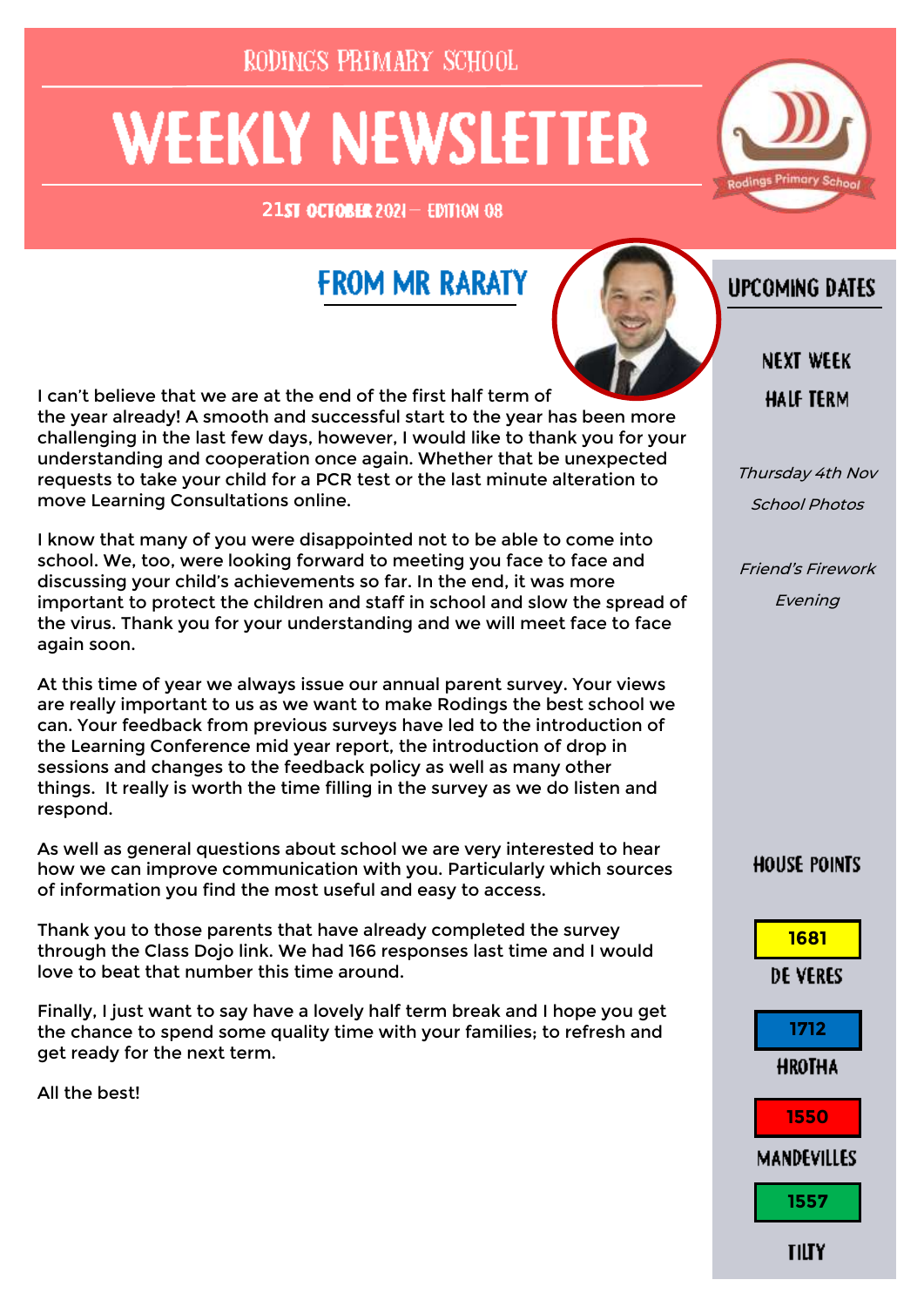## **HARVEST COLLECTION**

Thank you so much for our Harvest donations. Uttlesford Food Bank were very emotional when Mr Clements delivered the donations. The ladies were overwhelmed with the delivery and couldn't praise Rodings Primary enough :-)







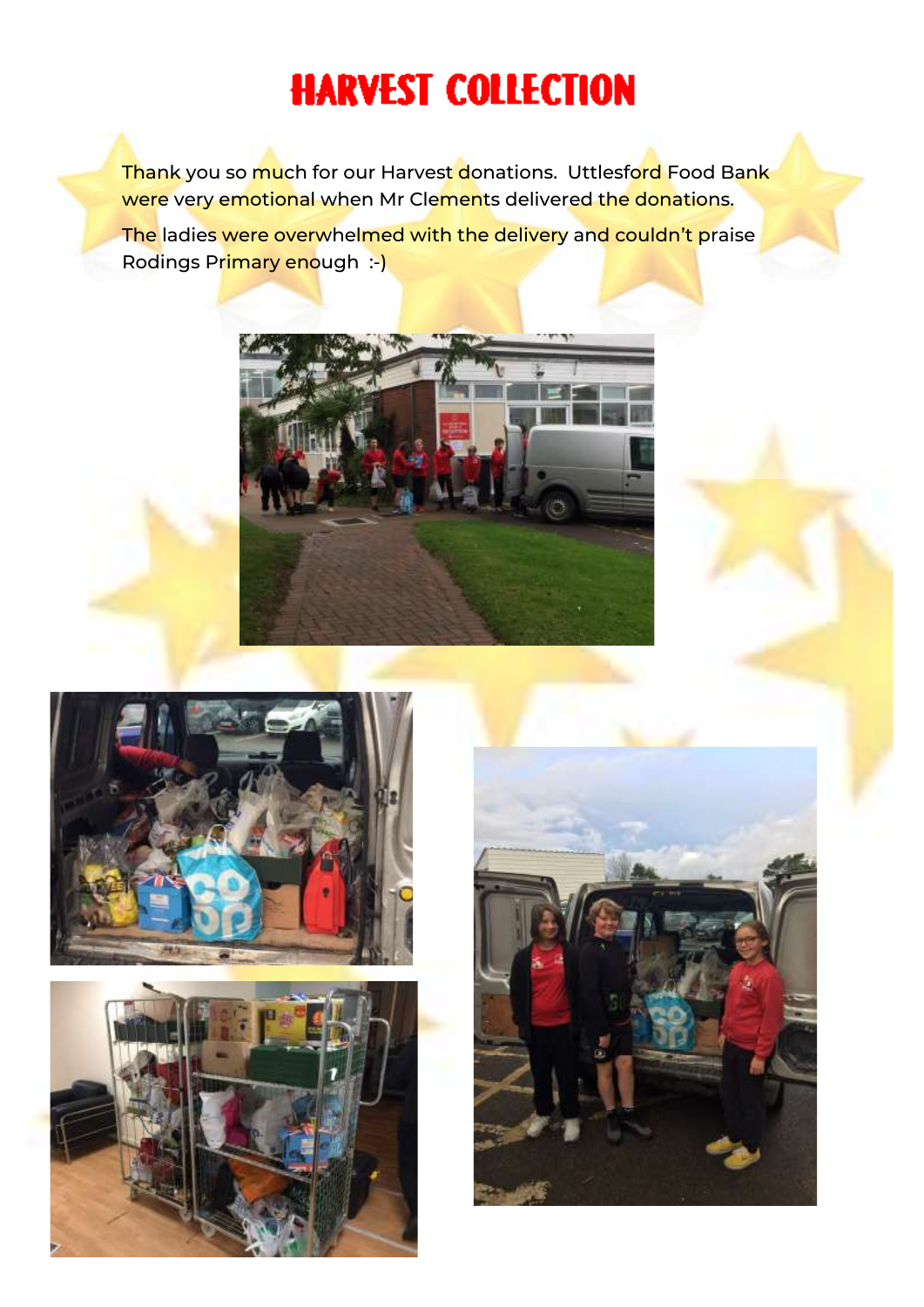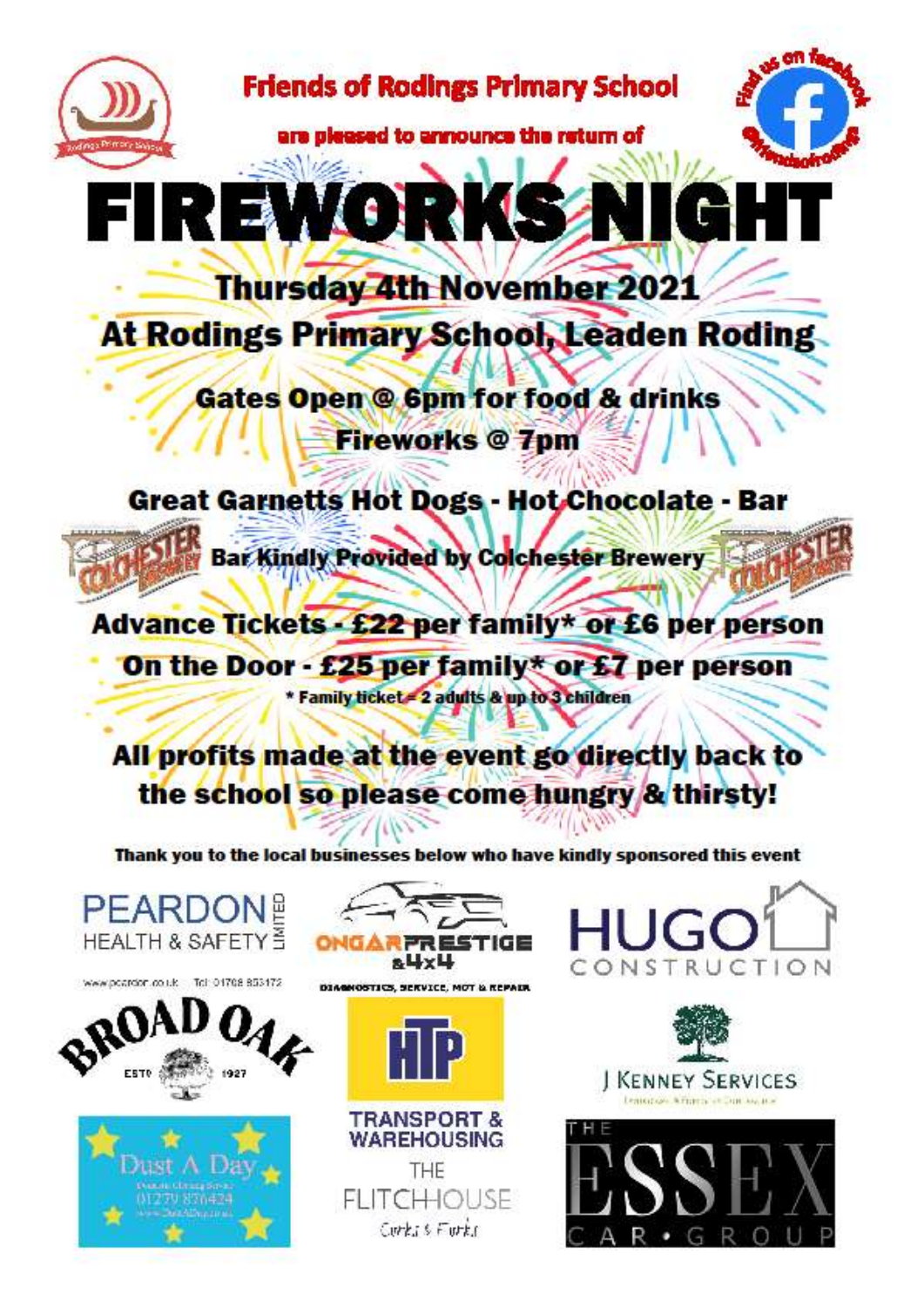



## **FIREWORKS NIGHT BOOKING INFORMATION**

#### We would love you to join us for our Fireworks Display!

#### All profits made at the event go directly back to the school to benefit our children.

To take advantage of the advance booking price, ticket orders & payments must be received by TUESDAY 2ND NOVEMBER.

To book, please e-mail us at friendsofrodings@gmail.com stating how many tickets you require plus your child's name & class.

**Payment options:** 

- Via your Arbor account: Select accounts Friends of Rodings Top up  $\bullet$ account - enter correct amount for required tickets - in the 'narrative' box please enter FIREWORKS
- By cash to the school office. Please send cash & the slip below in to  $\bullet$ school with your child in a clearly labelled envelope.

Tickets will be sent home via your child in advance of the event. They will be required on the gate to gain entry.

| Fireworks Ticket Order - For Cash Orders<br>Advance orders must be received by Tuesday 2nd November |                |
|-----------------------------------------------------------------------------------------------------|----------------|
|                                                                                                     |                |
|                                                                                                     |                |
| Family Ticket - 2 adults & up to 3 children - £22                                                   | <b>Qty Req</b> |
| Individual Tickets - £6 per person                                                                  | <b>Qty Req</b> |
| Total Caeh Enclosed                                                                                 |                |